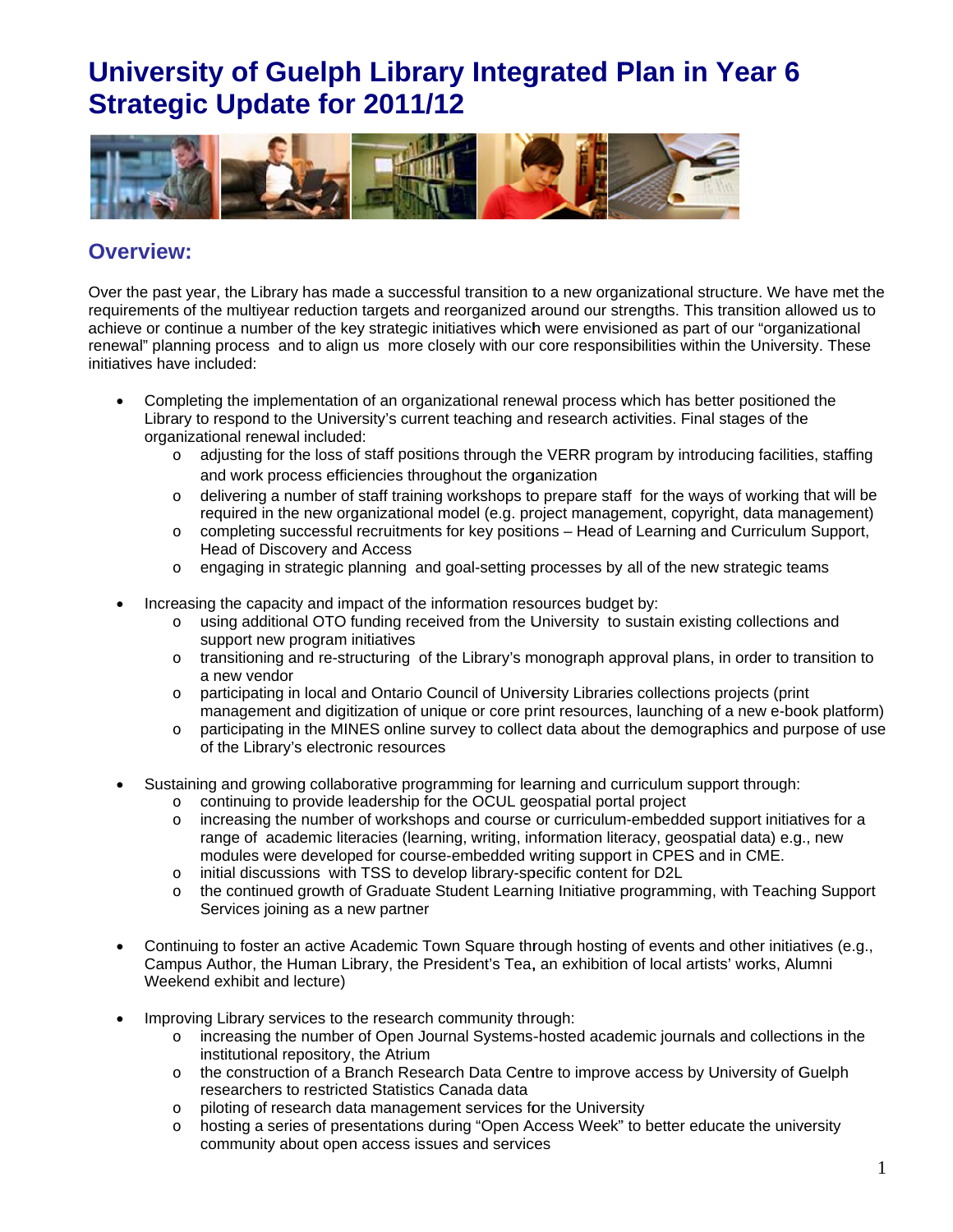

Developing concept plans and engaging in donor outreach for improvements to the Library's physical facilities (e.g., the expansion of Archival & Special Collections, a Reseach Commons to support digital research projects across the disciplines, and a Science Learning Commons)

While proud of our successes over the past year, when we look ahead to 2011/12 it is clear that the Library is severely constrained in its efforts to maintain and develop the range of resources and services that the University of Guelph academic community requires. We must continually evolve our learning and curriculum support programming, our information resources and special collections development, our discovery and access tools, and our research support in ways that will recognize the transformative changes occurring in higher education, scholarly communication, research, and, information and digital technologies. These transformations have led to the development of new and innovative services to enhance student learning and research on campus. The skills and expertise required to support these services also continue to evolve and demands new personnel and significant investment in training and professional development for existing staff. The Library finds itself at a critical breaking point and requires renewed base investment in personnel in order to sustain operations and to develop new or enhance existing programs and services.

Of particular note, and of import to all learning services units, is the increasing campus demand for writing services due to the 21<sup>st</sup> Century Curriculum report. This has required significant investment of available softfunds by the Library in additional human resources to provide writing consultation. We can no longer sustain this and, without new investment by the institution, critical writing services programs will be severely reduced. The Library has identified the need as a part of our planning and will be working with the AVPA's Learning Support Management Group to make the case for an appropriate level of resources for this important institutional priority.

The Library has a primary and unique role within the University to provide high-quality and current information resources to support the wide range of teaching, learning and research activities taking place across campus. In order to fulfill this mandate, the Library must respond to inflationary pressures, to the negative impact of the new HST on the Library's information resources budget, and to the needs of new or restructured academic programs as they come on-stream at the University. Also, the Library's role in support of new modes of scholarly communication and rapid advances in e-learning continue to evolve quickly – new funding is urgently needed to make streaming media and digitized information resources available for academic use and to support new publishing models for Guelph's scholars.

The demands of the scholarly community have direct implications for the evolution of Library spaces. Library Integrated Planning has long signalled the need for a significant renovation and extension of Archival & Special Collections. The Research Commons vision, collaboratively developed with the College of Arts, CME, and CSAHS, creates an interdisciplinary "collaboratory" for digital researchers in the Library. These two initiatives have become campaign priorities. Similarly, the Library is working with the College of Physical and Engineering Science on the development of a Science Commons. In order to support these efforts we must engage space/architectural consultants to assist us with our planning and design and to establish realistic cost estimates.

In order to meet these challenges and to fulfill its accountabilities to the University of Guelph academic community, the Library has set the following strategic directions and intitiatives and has made a significant budgetary request for the 2011/2012 Integrated Planning cycle: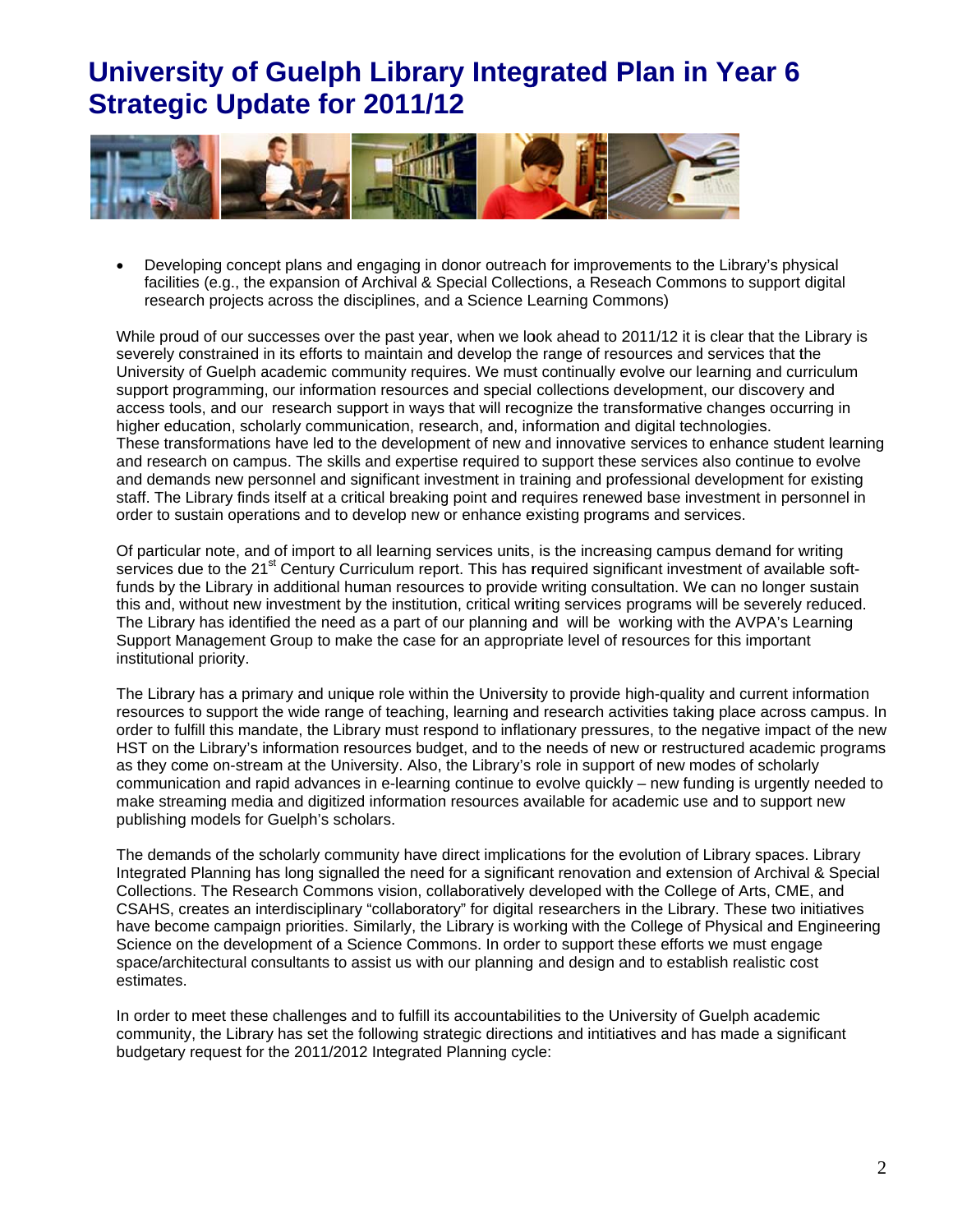

### **Strategic Directions for 2011/2012**

### Strategic Priority 1: Enrich the user's experience – enhance the learner's success, partner with faculty, and support research

### Key Area: Create a vibrant "academic town square" and user experience

- Implement the recommendations of the accessibility review of the Library's "soft services" (the Sanderson report), which will complement the physical facilities review already completed and enable full participation in the "academic town square" for people with disabilities and assist the Library in meeting AODA obligations.
- Streamline and deliver more effective user services by implementing the recommendations of the **User Services Review project**
- Continue annual program of academic town square events including art displays, Campus Author Recognition, the Human Library, and, the Writer's Workshop to celebrate and share the range of research, experiences, and creativity found across the Guelph campus
- Investigate and create a user experience plan for the Library's website to enhance the university  $\bullet$ communities' interaction with and experience of library services and resources online
- Improve e-resource access and electronic resources management (ERM) by reviewing the Library's existing ERM workflows and applying user experience principles

### Key Area: Equip the Scholar's Toolbox

- Integrate the ARES course reserve software with the University's CourseLink portal
- Create a repository of Learning Objects for academic skills development e.g. numeracy modules, information literacy teaching aids
- Create a new Information Literacy Service Delivery Model, to respond to curricular re-design at the University and the establishment of the Library's "Learning and Curriculum Support" strategic team
- Develop new or improved website content for:
	- o an online point of connection and suite of resources for students in search of study groups (Study Groups at Guelph website development)
	- o instructors of First-Year Courses
	- o the Mark Calculator website
	- o Graduate Student Learning Initiative (GSLI) services and programs
	- $\circ$  current subject and course guides (review content, policy and procedures)
	- o Archival and Special Collections e.g. a "Frequently Asked Questions" webpage; a webpage devoted to new acquisitions; investigation of ways to incorporate more fully ASC resources into course and subject guides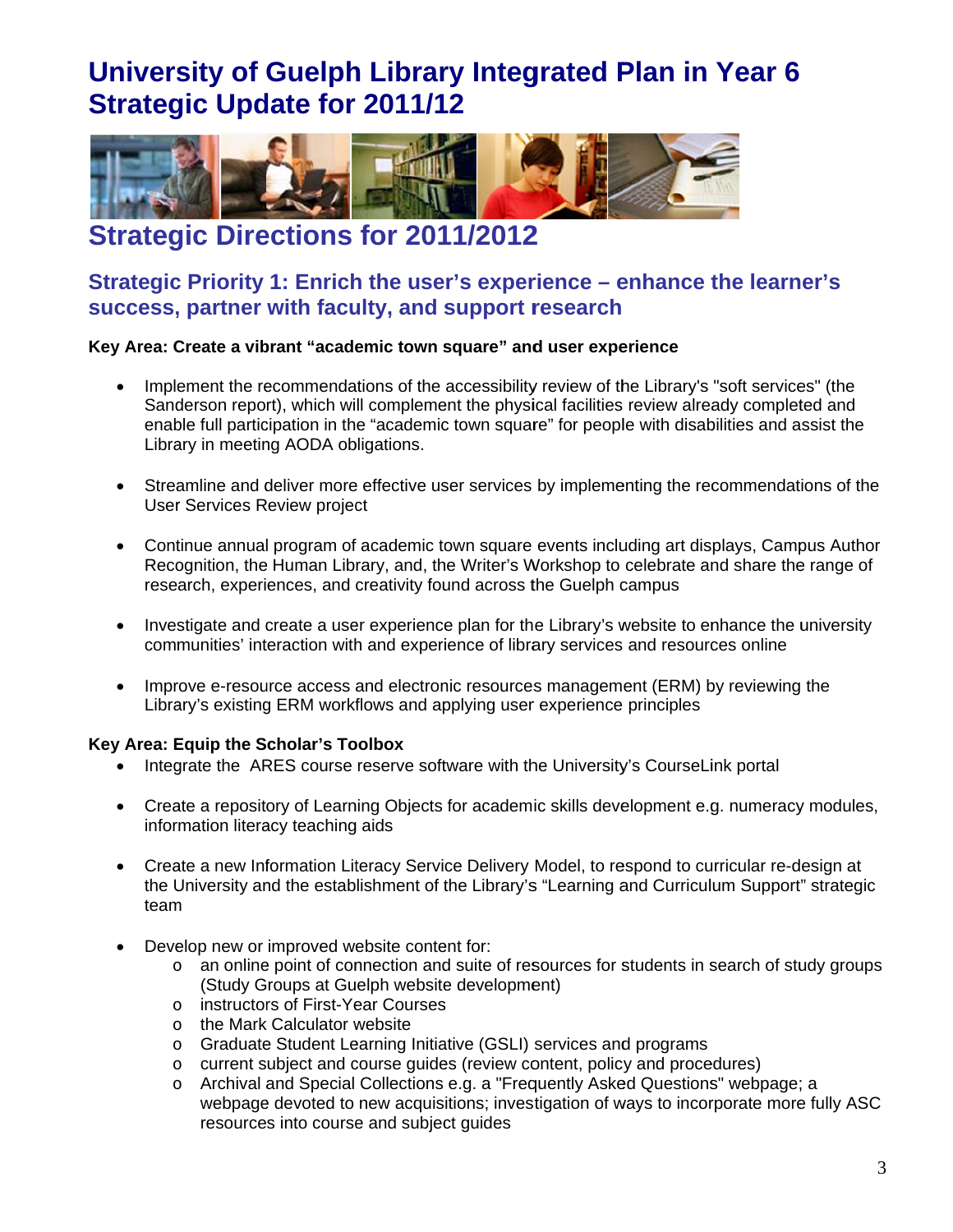

- Work with TSS to develop new D2L content:
	- o academic integrity quizzes to be available as gradable D2L modules
	- o Information literacy content (generic and course/discipline-specific)
- Continue to compile an index for the OAC Review, to enhance access to the University's historical record

### **Key Area: Provide Support and Expertise**

- Provide consultation to campus authors in the areas of intellectual property rights, publisher agreement negotiation, copyright and publishing options
- Provide one-on-one consultation for faculty and graduate students engaged in research projects
- Enhancement of existing Learning Commons programming:
	- o Expand integrated and embedded learning skills programming
	- $\circ$  Partner with four colleges to develop a probation support program for B.Sc. students in second year and above
	- o Expand Writing Services' offerings through the Brainfood series
	- Implement a new faculty workshop series on effective assignment design  $\circ$
	- $\circ$  Conduct a multi-year syllabi scanning project to improve targeting and design of information literacy and academic support services
	- Expand and improve co-ordination of GSLI integrated programming  $\circ$
	- o Launch "Train the Trainers" Program for Residence Staff
	- o Launch Academic Support for Residence Student Leaders
	- o Pilot SLGs in New First Year Biology Courses
	- o Create and implement international teaching assistants peer mentor project
	- o Launch pilot project to provide integrated curricular support for first-generation university students
	- Develop and offer statistical and spatial literacy workshops to CCS and Library staff  $\circ$
- Meet increasing demand for writing consultation by expanding Writing Central operational hours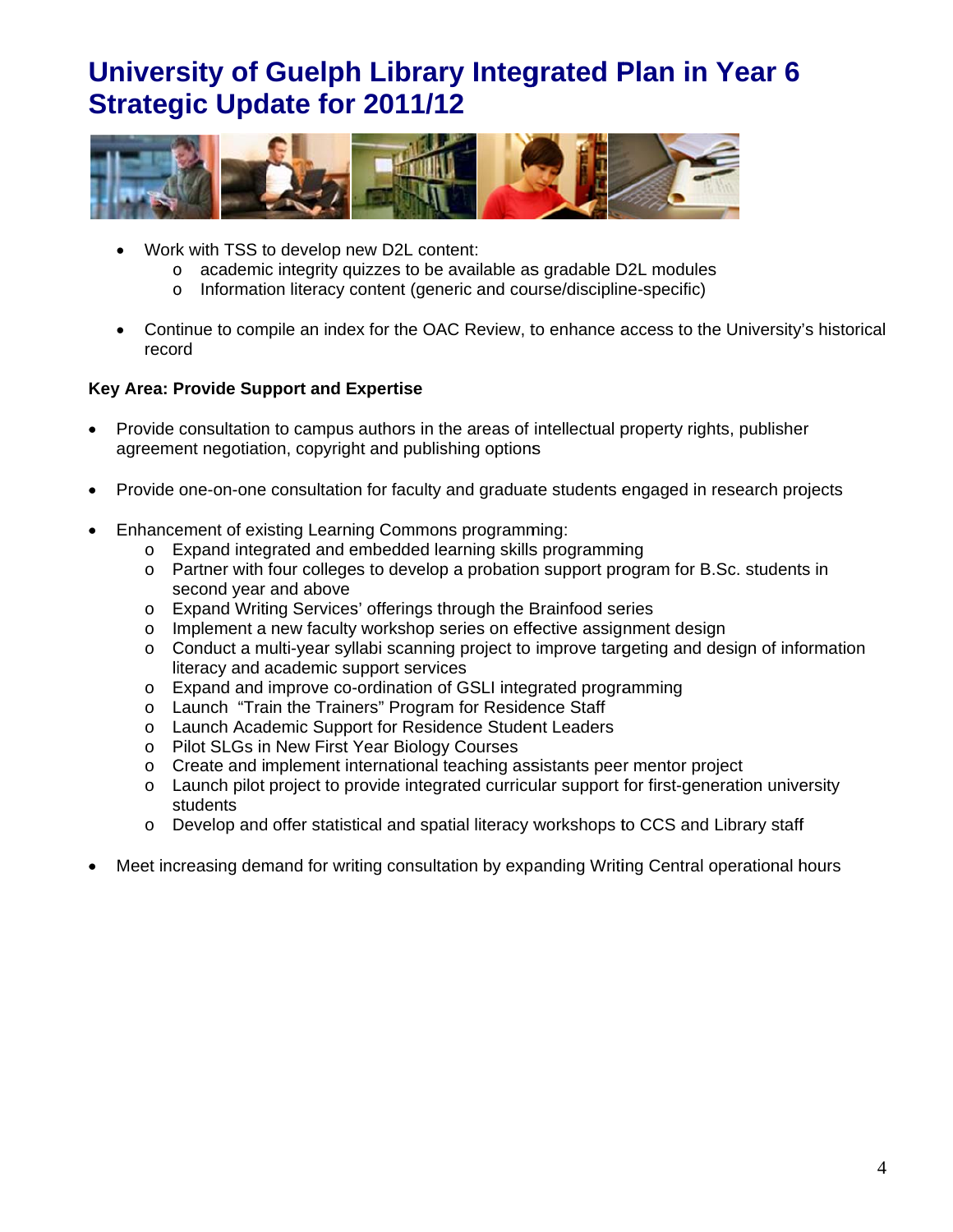

### Strategic Priority 2: Create and sustain an agile information space: IT **infrastructure**

### Key Area: Provide computing facilities that meet the needs of library users and staff

- Development of a staff Intranet to enhance organizational communication and workflow efficiencies
- Improve support for clients of Library Accessibility Services by providing access to adaptive software on more diverse platforms and operating systems
- Develop a knowledge database to streamline communications with virtual users of Data Resource Centre services
- Plan for lifecycle renewal of the Library's public desktops and staff computers, or development of alternative strategy
- Provide a platform for research teams to manage and share documents, data and other resources as well as work collaboratively and conduct project planning
- Conduct a Library IT Review in collaboration with CCS and the CIO to better integrate IT support and streamline services

#### Key Area: Develop and evolve the Library's online services to provide seamless access to information resources and services

- Improve and expand the functionality of the online booking software used for Learning Commons  $\bullet$ programming
- Improve the functionality of the Library's website by as a result of the development of a user  $\bullet$ experience plan
- Incorporate Web 2.0 technologies in the library's website  $\bullet$
- Implement a Content Management System (CMS) for the Library website
- Investigate and implement a case management system for tracking of faculty contacts by multiple  $\bullet$ teams/individuals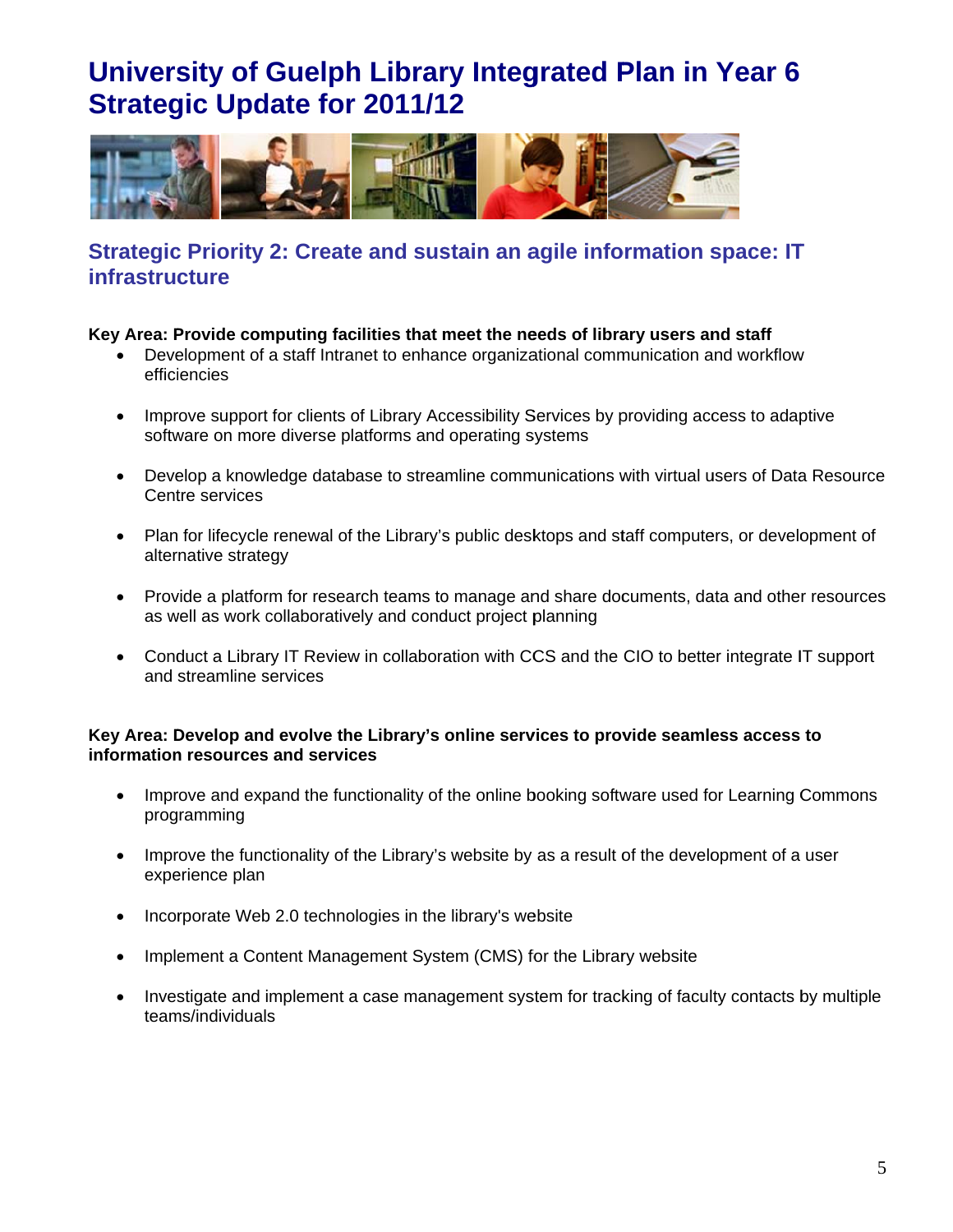

### Strategic Priority 3: Building information collections – the digital imperative, the transformation of scholarly communication and responsible stewardship

### Key Area: Build and enhance information collections

- Secure additional funding for our information resources in order to ensure that the Library can  $\bullet$ continue to provide access to world-class scholarly information. The Library is extremely challenged to respond to the following complex pressures on the information resources budget:
	- $\Rightarrow$  continuing inflation on electronic information resources costs (an average of per year) will require a \$200,000 base budget increase in 2011/12 in order to sustain access to the resources the Library currently acquires for the University
	- $\Rightarrow$  the move by the provincial government to harmonize the provincial sales tax with the GST to form the HST has resulted in additional a \$67,000 annual increase in taxes payable on electronic resources.
	- $\Rightarrow$  an urgent need to increase funding for new and fast-growing services such as e-learning support, streaming media content, and open access publishing. These new and emerging forms of scholarly content require copyright clearance payments, new forms of licensing, support for open access author publishing  $-$  with an expected impact of \$110,000 on the Library's base budget needs
	- $\Rightarrow$  the demands of new academic programs and new research initiatives, which often require significant start-up funding for purchase of core information resources in order to meet assessment and accreditation criteria  $-$  an annual base budget increase of \$50,000 is requested to respond to new program needs
	- $\Rightarrow$  acute need for preservation of our growing archival and special collections requires an increased budget line to support purchasing of equipment, supplies and advanced preservation services
- Undertake an extensive review of the Library's physical maps collection, to plan for its long-term location, use, and collecting strategies. As part of this review, a longer-term GIS and map strategy for the Library will be developed.
- Bring archival processing up to current Canadian standards and streamline workflows for treatment of new collections
- Update the Archival and Special Collections disaster plan
- Continue to extend the usable life of the TriUniversity Annex storage facility and the main McLaughlin Library building by undertaking collection management and weeding projects and seeking print-alternative modes of access to the existing print collections.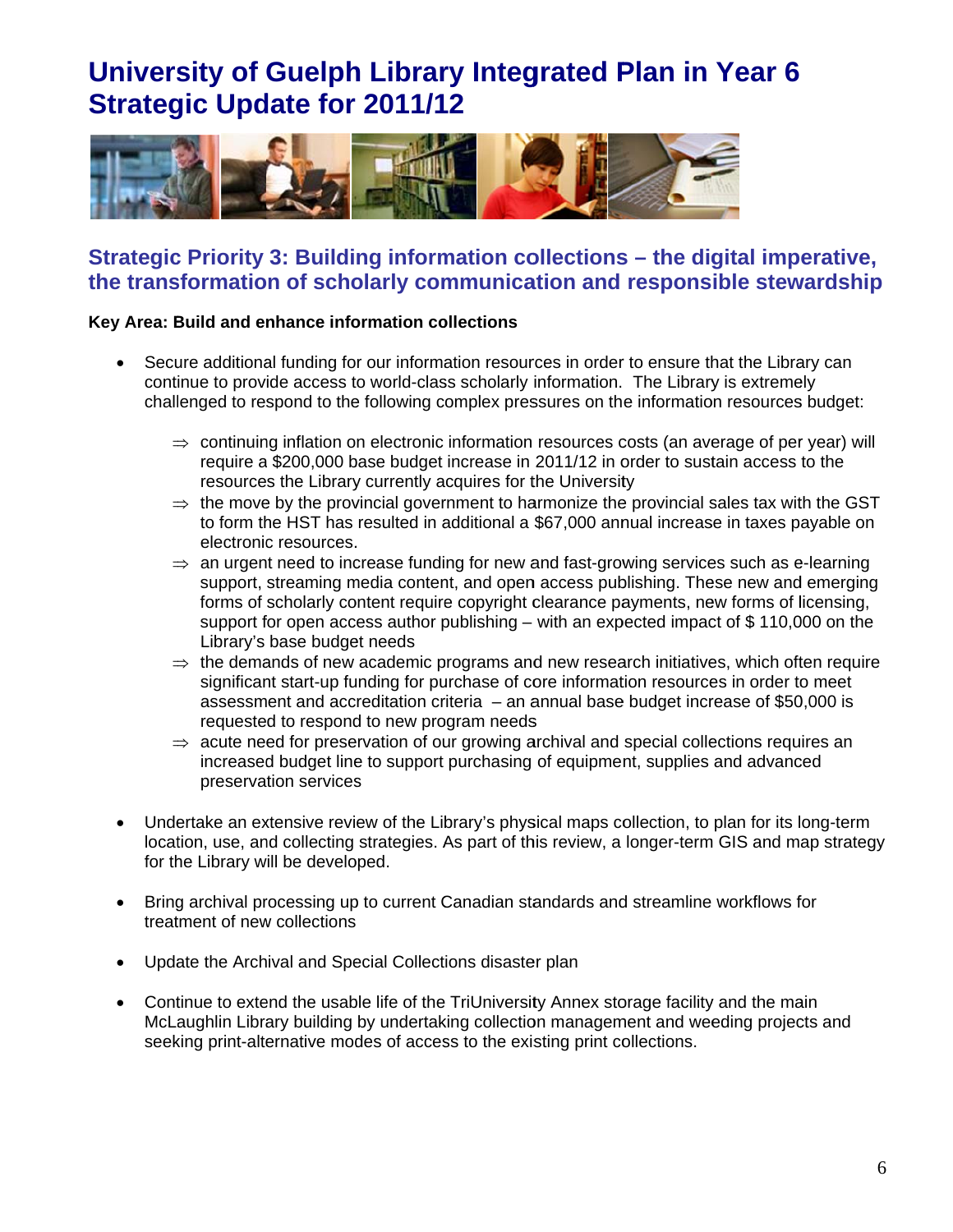

### Key Area: Supporting scholarly communication through open access to digital collections

- Collaborate on projects with or on behalf of archival donors and scholarly societies, in order to celebrate the University's archival collections and upcoming UG anniversaries (e.g. Shaw Festival 50<sup>th</sup> anniversary; OVC 150<sup>th</sup>; U of Guelph 50<sup>th</sup> anniversary)
- Provide a platform for the self-archiving of scholarly output through the Atrium, the University of Guelph's institutional repository
- Support local publishing of peer-reviewed open access journals using the OJS platform, and  $\bullet$ collaborate to shape the provincial and national research infrastructure for this form of scholarly communication
- Continue process of educating and informing the campus community about copyright and recent changes to post-secondary copyright environment; provide support and assistance to campus with goal of ensuring copyright compliance in all areas
- Ensure permanent access to and physical storage of local information resources (physical and digital collections)
- Support and promote the concept of open access throughout the campus community

### Key Area: Ensure permanent access to and physical storage of information resources

- The current Archival and Special Collections facility is projected to reach maximum capacity by 2012. Thus the Library's primary goal within the University's ongoing Capital Campaign is to secure the funding required for a significant renovation and extension of Archival and Special Collections to accommodate the growth of these collections, ensure their long-term preservation, and increase access and visibility.
- Continue to engage in careful planning and management of the TriUniversities Group Annex offsite storage facility, to ensure that it can continue to support long-term preservation and access to the Library's historic print collections, while also freeing up space in the McLaughlin Library building for the University's evolving learning and research needs.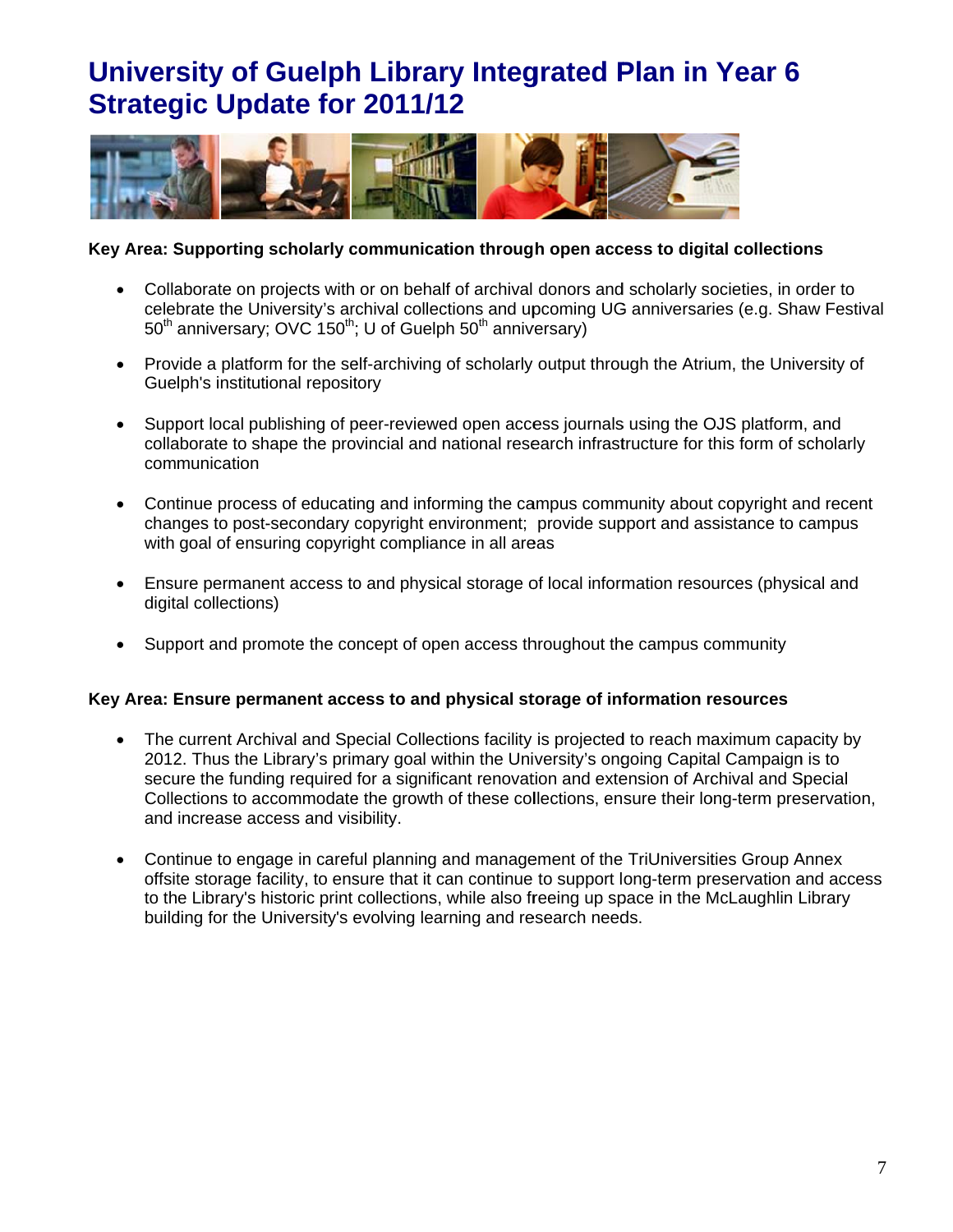

### **Strategic Priority 4: Building collaborative relationships to achieve goals**

### Key Area: Collaborating in the learning environments

- Collaborate with the College of Physical and Engineering Science to create a Science Commons on the third floor of the McLaughlin Library, in order to better integrate academic support services and promote community-building and interdisciplinary exchange for first year science students
- Establish a High School Liaison and Academic Skills Bridging Project to improve the effectiveness and efficiency of outreach and transitional support for high school students
- Continue to work with Graduate Program Services to provide a platform for the electronic submission of University of Guelph theses and dissertations
- Collaborate with the Society and the Shaw Festival to host the International Shaw Society Conference in Summer 2011
- Continue to contribute to OVC curriculum re-design planning through the provision of Learning Services expertise

### Key Area: Partnering with Research

- Work with the Associate Deans for Research and Innovation to identify ways to enhance integration of and support for library services and resources within the university's research enterprise
- Collaborate with scholars on digitization and web presentation projects to improve the profile of the University of Guelph within the academic and archival communities and with the general public
- In partnership with the Data Resources Centre and CCS, assist researchers and research teams  $\bullet$ to develop data management strategies, including provisions for data access and long-term preservation
- In collaboration with the Office of Research, CCS and other campus partners, provide a publiclyaccessible catalogue of researchers and research projects to promote UG research and encourage interdisciplinary collaboration

### Key Area: Fostering collaborative services

• Support joint initiatives undertaken by the the University's Learning Support Management Group through the provision of human and financial resources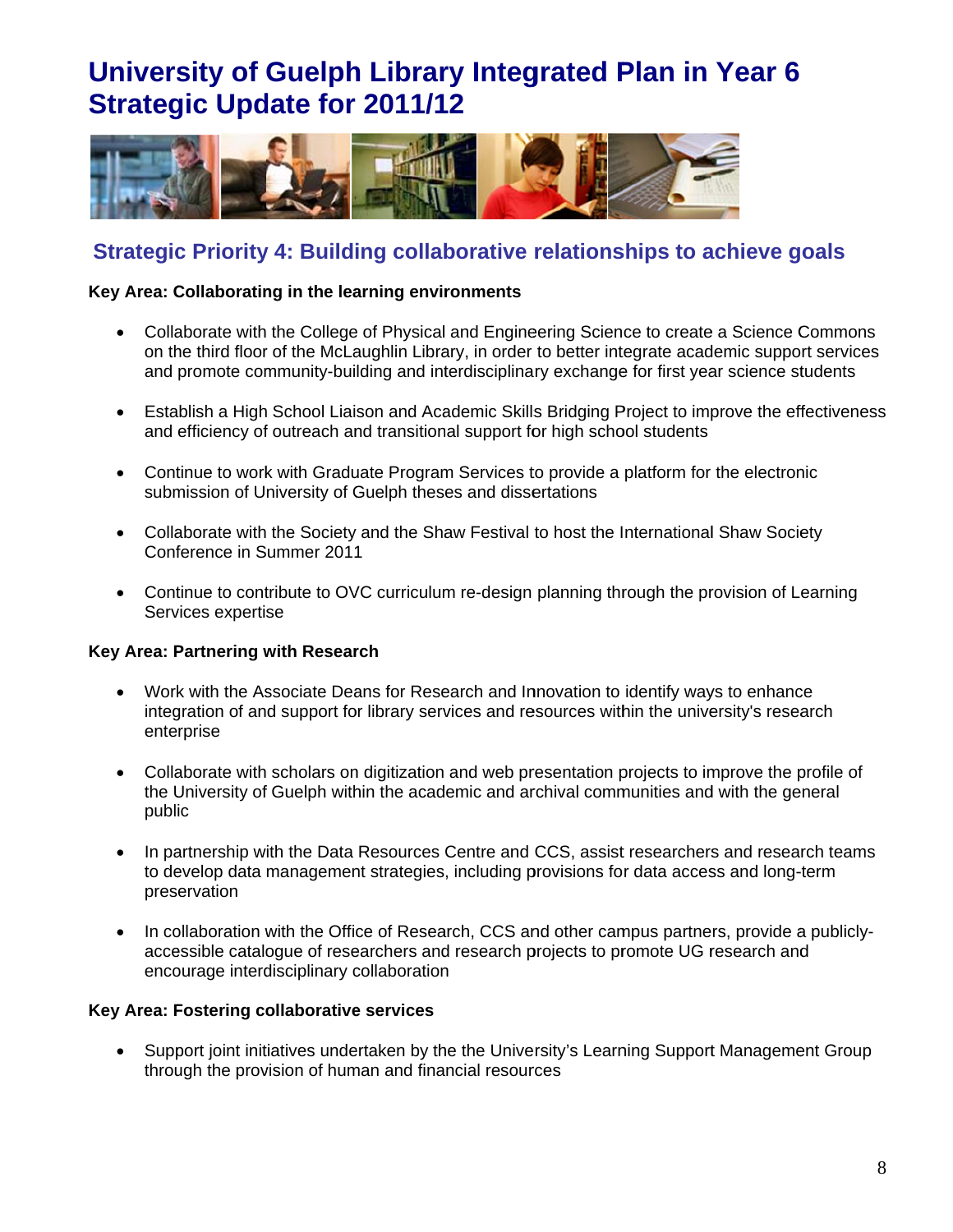

• Continue to work and build upon our relationship with Computing and Communication Services to better integrate IT support and streamline services for campus learners, researchers, and teachers.

### **Strategic Enabler A: Develop our people**

#### Aligning our skills and human resources with our strategic priorities:

- Support training and development initiatives to enable teams and staff to meet their mandates, provide new services and fill new roles as part of implementing our new team-based organizational structure
- Base funding is required to address staffing needs to maintain operations and allow for service development in many critical areas:
	- o Learning & Curriculum Support sevices including Supported Learning Groups, Writing Services, Library Accessibility Services, and Information Literacy which provide Learning Commons programming
	- o IT/application programming
	- o electronic resources and serials management
	- o archival processing and reference services
	- o collections maintenance
	- o donor relations and special collection development
- Provide in-depth training for Electronic Resources Management staff in key systems, productivity tools and workflows
- Work jointly with the University's Learning Support Management Group to articulate the case and lobby for additional funding for writing services on campus, in order to respond to growth in embedded curricular programs and the need for ESL graduate student support. Possible initiatives might include:
	- o creating an ongoing RFT writing specialist position
	- o increasing current levels of graduate student writing support and science writing support
- Create a voluntary peer-feedback development program for all Learning and Curriculum Support team instructional staff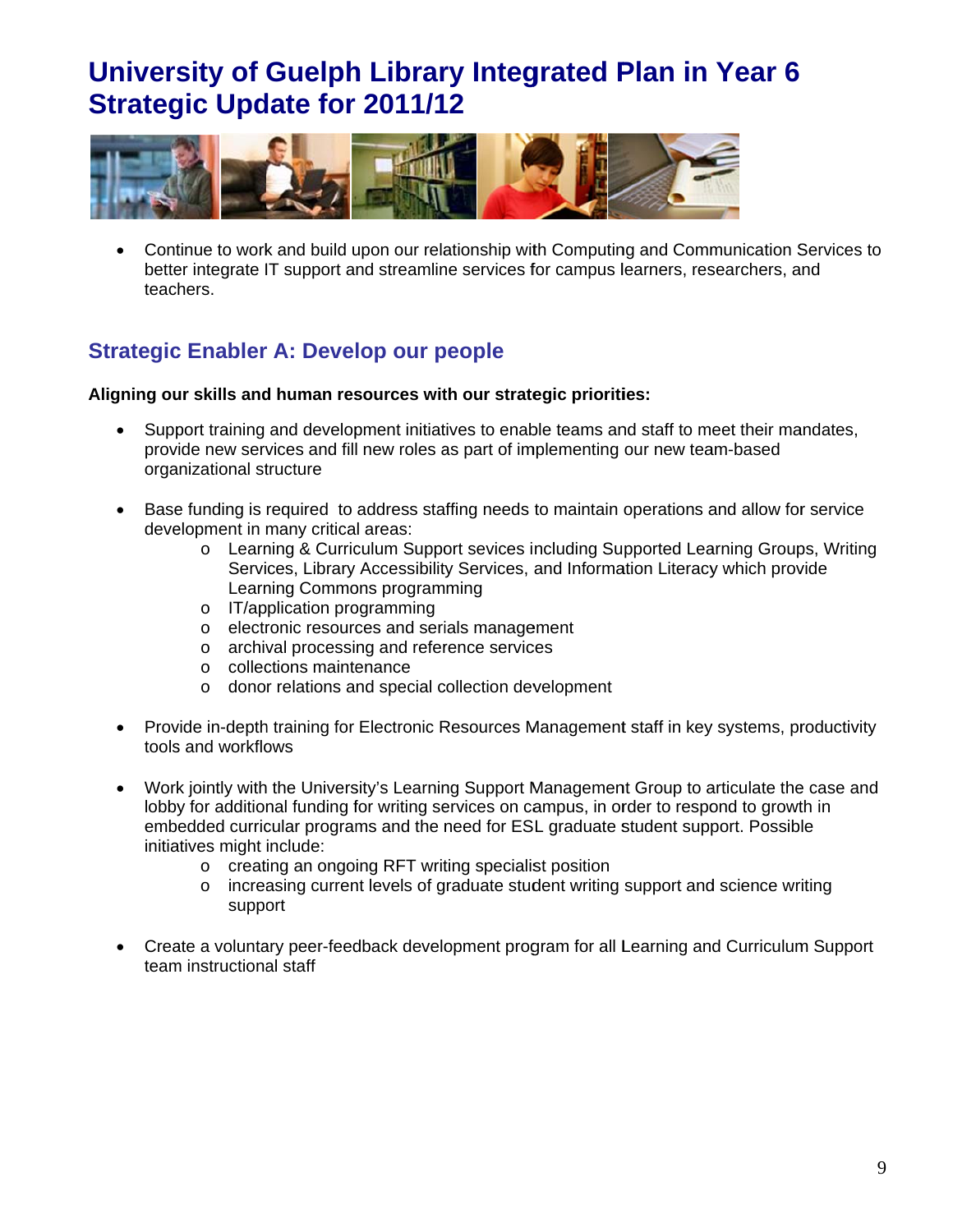

**Strategic Enabler B: Fostering a culture of assessment** 

#### Measuring the success of our strategic priorities:

- Further development and implementation of the Data Mart Program to facilitate improved access, processing and storage of data collected by the Library to assist reporting, operations and management practices. Data marts are centralized repositories for processed data. Work began with the Data Inventory Project and in 2011/12 will include the creation of a dynamic data interface for each team in the Library, and training the Library managers on how to access the common assessment data interface through Cognos 8.
- Creating and implementing an evaluation framework (Logic Model) for the development of performance measures in the Library. This tool will be used to develop team goals and performance measures for each of the Library's strategic teams.
- Conduct a needs assessment to determine how to make the SLG database and data procedures more robust and sustainable.
- Develop mechanisms to measure whether new research and scholarly communications initiatives that achieve results in individual pilot projects will reach more researchers across the disciplines and mature as transformative influences in the university as a whole.
- Continue to assess and evaluate the use of electronic resources through internal measures such as usage statistics and web analytics.
- Continue to assess and evaluate the use of Library services and physical library spaces using user experience design principles and techniques.
- Implement a common project management model process to improve project efficiencies, communication and delivery across the Library.
- Create an accessible internal electronic repository of information related to course and program assessments to enable the work of all the Library's strategic teams.

### **Strategic Enabler C: Transforming our spaces**

As the University's needs continue to evolve, and as societal uses of information become more diverse and complex, it is crucial that the Library adapt its current physical facility to accomodate new kinds of academic and scholarly needs. A number of upcoming initiatives will allow us to re-think our use of physical space in the Library:

 $\Rightarrow$  Undertake conceptual planning and seek donor support as part of the University's fundraising campaign for expansion of the Library's rapidly growing archival and special collections.